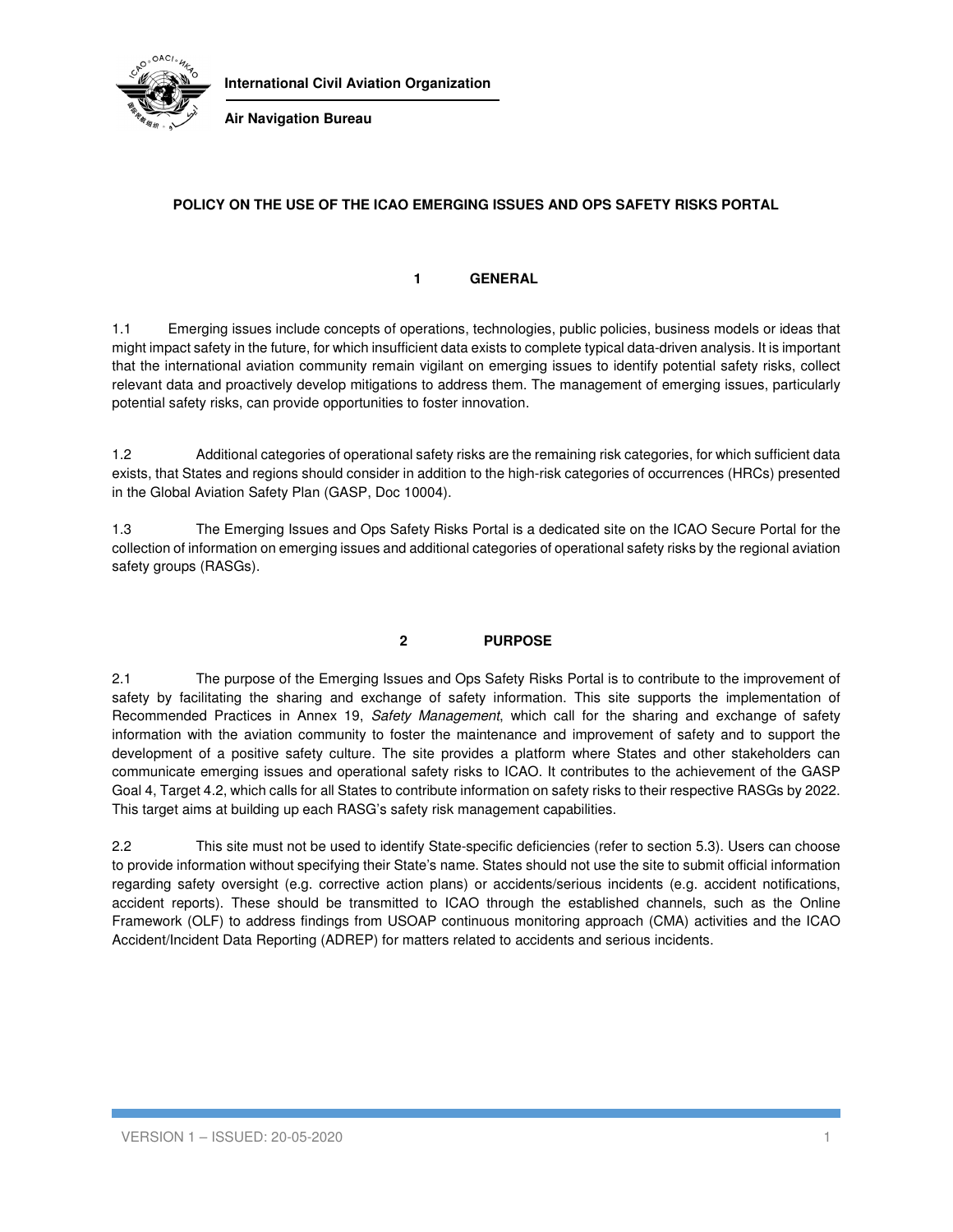

**International Civil Aviation Organization** 

**Air Navigation Bureau**

## **3 ACCESS AND USE**

3.1 The Emerging Issues and Ops Safety Risks Portal is not available to the public for reference and is only accessible through approved log-in credentials (i.e. by registration). Individuals wishing to gain access to the site must submit a registration request via the existing ICAO Secure Portal platform. ICAO reviews all applications and grants "read only" or "read and write" access to each individual person registered on the site. The permissions granted to each user are based on instructions received from individual States, as well as international and regional organizations, who nominate focal points (refer to Section 3).

3.2 Information from individual States, as well as international and regional organizations is collected via the secure portal site. ICAO uses the information to identify emerging issues, safety hazards and to conduct regional risk assessments. Risk assessments are predominantly led by the RASGs, for issues identified in their respective regions. Safety information gathered is useful for the RASGs to update their respective regional aviation safety plans (RASPs). In order to carry-out these tasks, designated individuals for each RASG are granted "read only" access to the site.

3.3 Information collected through the site is also useful for ICAO to consider when developing future editions of the GASP. The GASP Study Group (GASP-SG) reviews the content of the site when reviewing emerging issues or additional categories of operational safety risks for possible inclusion in the GASP. In order to carry-out these tasks, GASP-SG members, alternates and advisors are granted "read only" access to the site.

3.4 Designated members of the ICAO Secretariat are granted "read only" access to the site to perform duties related to the site. The GASP-SG Secretary and Administrative Assistant(s) are granted "read and write" access to the site to perform administration duties.

# **4 STATE / INTERNATIONAL AND REGIONAL ORGANIZATION RESPONSIBILITY**

4.1 Each State, international and regional organization must provide the name of a designated focal point responsible for the administration of access rights within the State / international and regional organization, their title, address, telephone/facsimile number(s) and email address to ICAO. This designation may be sent via email to gasp@icao.int. The designated focal point will be granted "read and write" access to the site. All other persons nominated by the State / international and regional organization to support the focal point will be granted "read" access only. The State should consider appointing the National Continuous Monitoring Coordinator (NCMC) as the designated focal point for this site. If there is a change in the designated focal point, ICAO should be advised as soon as practicable to reissue permissions and prevent unauthorized use of the site.

4.2 Each State / international and regional organization is responsible for posting and updating information on the secure portal site on a regular basis.

### **5 SAFETY INFORMATION-SHARING AND EXCHANGE**

5.1 Safety information-sharing and exchange is at the centre of safety performance measurement. At the regional level, the RASG is an appropriate forum to facilitate the sharing and exchange of safety information within the region due to the composition of its membership, which encompasses representation from States, regional entities and industry. Prior to each RASG meeting, the designated individual(s) for the RASG reviews the site and identifies any